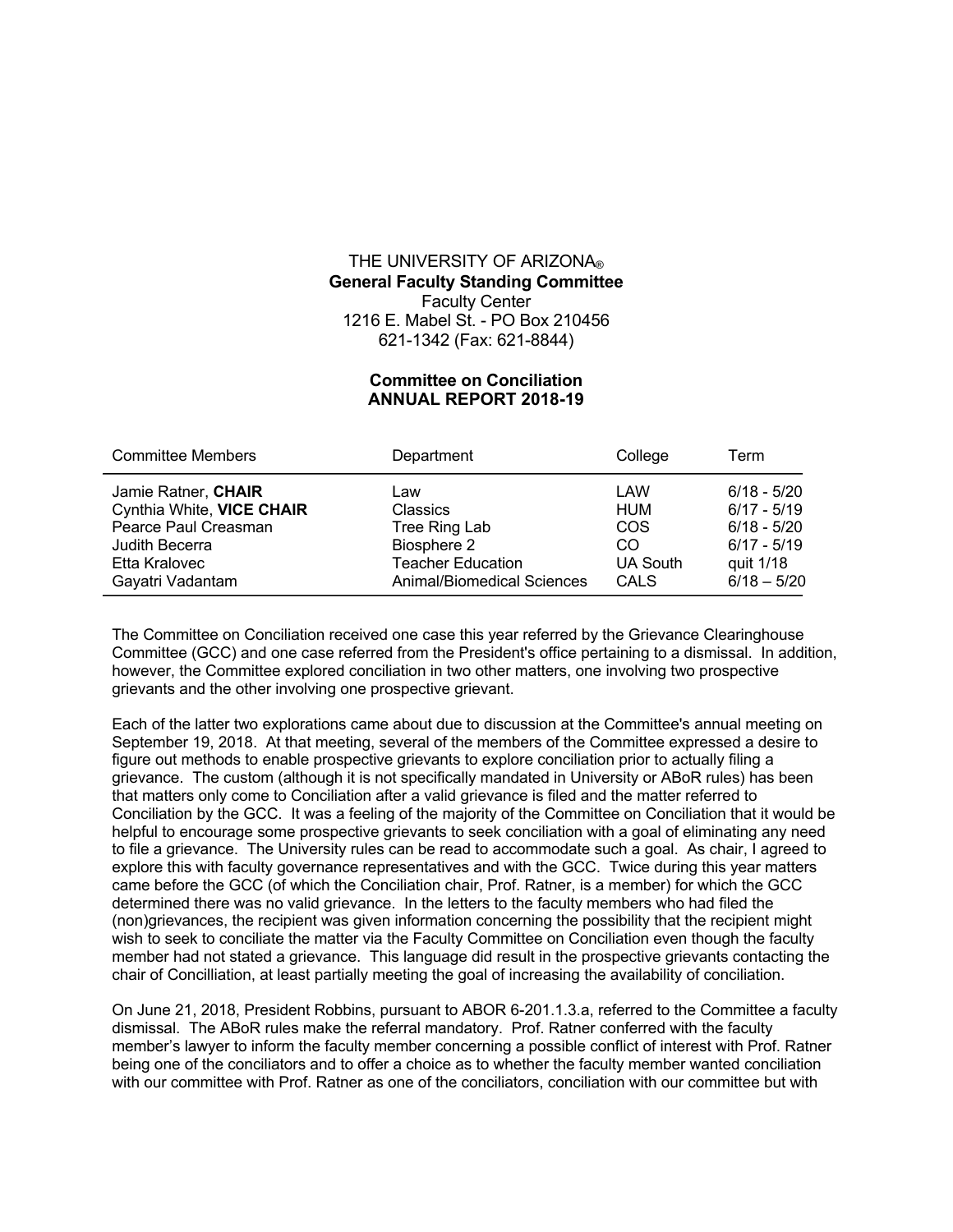Prof. Ratner not as one of the conciliators, or to opt instead, as the ABoR rules specifically allow, to have the matter mediated by a mediator appointed by the University.

The lawyer indicated the client's preference for Conciliation with the faculty Committee on Conciliation and Prof. Ratner as one of the conciliators. For medical reasons, however, the faculty member requested that

her attorney be present at the conciliation. University rules specifically prohibit attorneys from attending conciliations conducted by the Committee on Conciliation (and don't, apparently, distinguish between referrals that come from the GCC and those that are mandated by the ABoR rules pertaining to dismissal, although the latter are far more likely to involve lawyers than the former), and after exploring whether that rule could be waived, the faculty member via her attorney on July 3, 2018, chose outside mediation at which there is no prohibition of attorney participation.

On October 17, 2018 the GCC referred a grievance concerning matters within the medical school to the Committee on Conciliation. Prof. Ratner assigned the matter to Committee Members Prof. Ratner and Prof. Cynthia White. They met first with the grievant for over 2 hours on October 25, 2018. At the end of the discussion the grievant expressed considerable ambivalence about whether he wanted to proceed with the conciliation by having us meet with respondents, and before doing so he wished to explore meeting and discussing matters with people in his department with whom he thought he might be able to establish a constructive working relationship and environment. The grievant did not respond to follow up inquiries by the conciliators concerning whether he wished the conciliation to continue. He eventually sent us an email (dated January 3, 2019) not referring specifically to the conciliation but indicating that he had left the University. At that point we considered the conciliation closed.

On November 16, 2018, two prospective grievants contacted Prof. Ratner in response to a GCC letter informing one of the faculty members that his complaint had not stated an actual grievance but that he might nevertheless consider exploring conciliation with the chair of the Committee on Conciliation. Prof. Ratner initially appointed Prof. White and Prof. Pearce Paul Creasman to serve as conciliators. One of the faculty members seeking conciliation indicated he was uncomfortable with Prof. White serving as a conciliator because of overlap between Prof. White's department and his own, so Prof. Ratner served as the second conciliator. Prof. Creasman and Prof. Ratner met first with the two prospective grievants. They indicated who the appropriate respondent would be, and Prof. Ratner then met with that person. (Prof. Creasman was out of the country and unable to attend and after discussion with all involved people it was decided that the best thing to do was for Prof. Ratner to meet alone with the respondent and fill in Prof. Creasman after the meeting.) Both sides were originally amenable to a face to face meeting to air grievances and see if agreements could be achieved. But after the respondent agreed to such a meeting, the two faculty members requested that a faculty member involved in faculty governance attend the meeting, and the respondent was unwilling to meet under those circumstances. At that point one of the two faculty members declined to meet and indicated he would consider other avenues, while the other faculty member chose to meet with the respondent without any other attendees. At that point the conciliation was closed.

On April 23, 2019, a prospective grievant contacted Prof. Ratner in response to a GCC letter informing him that his complaint had not stated an actual grievance but that he might nevertheless consider exploring conciliation with the chair of the Committee on Conciliation. Prof. Ratner contacted this faculty member, explained the process, also explained a bit why the GCC had concluded his complaint did not state a valid grievance, and discussed whether he wished to pursue conciliation. The faculty member was out of the country until the start of the Fall semester, however, and Prof. Ratner explained that conciliation is a face-to-face mediation process conducted by two committee members. The faculty member did not express an immediate desire to pursue conciliation, but we left it open for him to consider his options and in any event if he were to request conciliation it could not begin until he returns to Tucson. There is no need to appoint conciliators until he makes a request for conciliation.